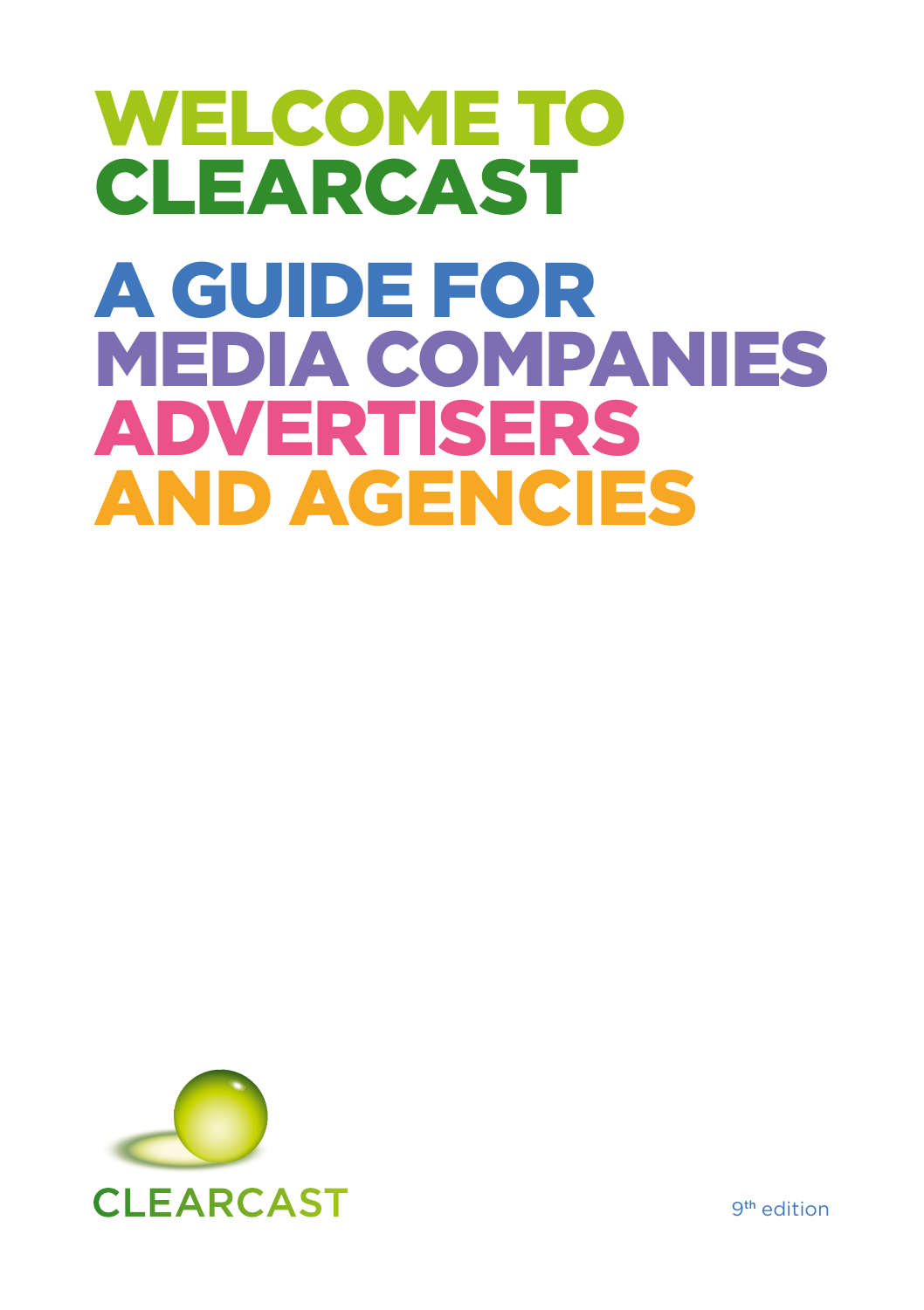### **Copy Clearance is our core service but in recent years we've branched out into many related areas.**

Here are some of the nice things people say about us:

"The Business Affairs Team at Clearcast has been instrumental in supporting our projects over many years. I value their advice and their ability to facilitate our approval process with a quick turnaround. A very professional team that I highly recommend."

"Communication and turnaround have been nothing short of fantastic" Arran, DMS UK

Gaelle, Revitive France *About our TV Admin service*

### "Extremely helpful."

Lauren, British Red Cross *Advertiser Certificate training* "It was incredibly helpful having Seb's guidance at each stage; during script development, on set and also whilst we were editing."

A*bout our Copy Development service*

"Good to debunk myths & realise Clearcast are not trying to stop ads, but keep them on TV!"

John, AMV

### **CONTENTS**

| <b>1 WELCOME TO CLEARCAST</b>                                           |    |
|-------------------------------------------------------------------------|----|
| <b>2 ASA, BCAP AND THE CODES</b>                                        |    |
| <b>3 HOW COPY CLEARANCE WORKS</b>                                       | 13 |
| <b>4 EXTRAS</b>                                                         | 19 |
| <b>5 CLEARCAST FOR MEDIA OWNERS</b><br><b>AND MEDIA BUYING AGENCIES</b> | 27 |

**6 [FREQUENTLY ASKED QUESTIONS](#page-14-0)** 29

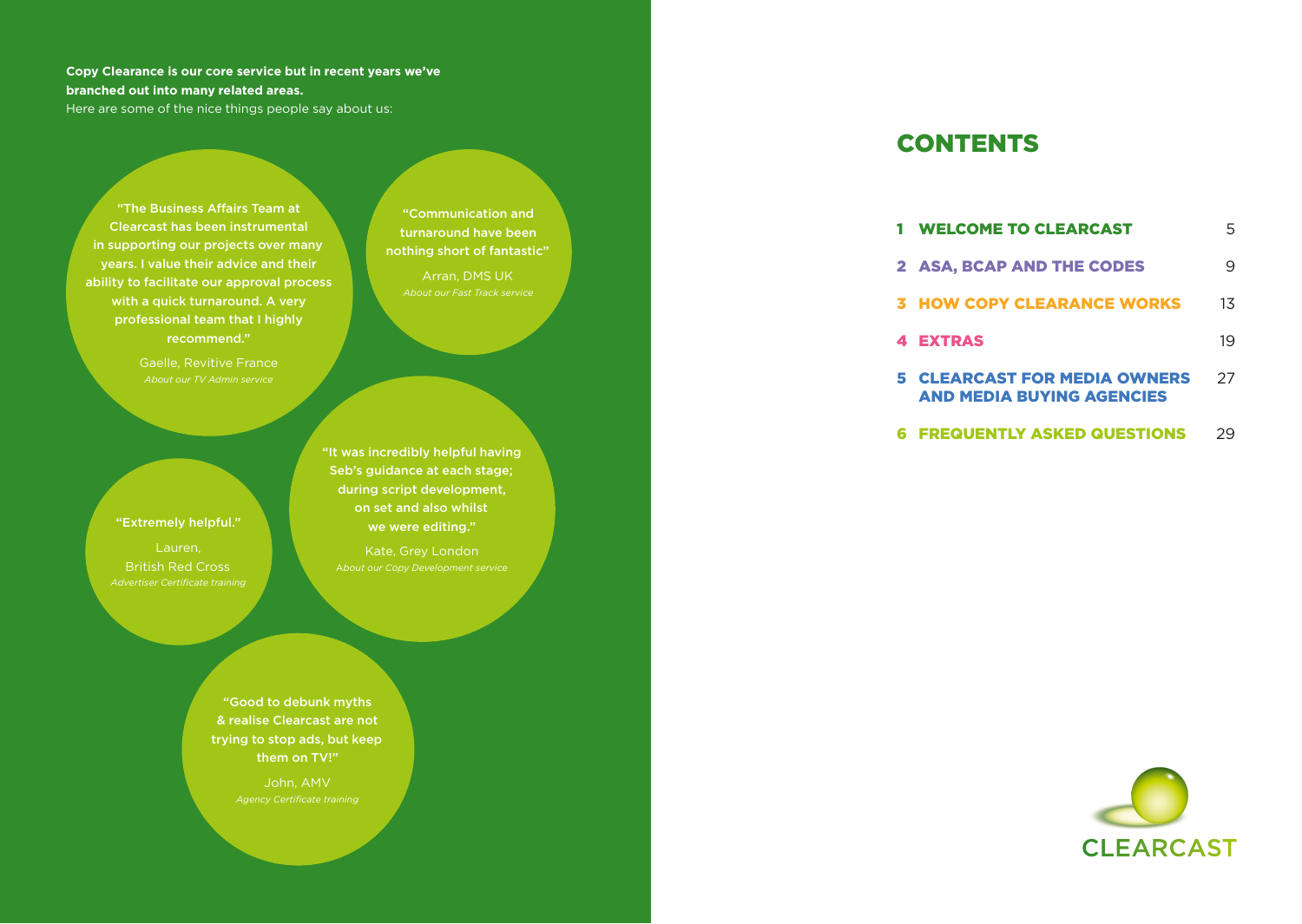<span id="page-2-0"></span>

### **CLEARCAST IN A NUTSHELL**

Our primary job is to work with advertisers and agencies, on behalf of all major commercial broadcasters, to get ads to air by ensuring they won't mislead, cause harm or offend. We also enable advertising in many other ways.

### **WHERE WE FIT IN**

**UK broadcast advertising is co-regulated** with the industry taking on responsibility (through the advertising levy funded ASA) for governance by agreement with statutory regulator Ofcom.

**Non-broadcast advertising is self-regulated** with both being governed by codes of practice that are designed to protect consumers and create a level playing field for advertisers.

The UK system is regarded as setting a high standard for advertising regulation.

The UK Advertising Codes are determined by two industry committees: the **Committee of Advertising Practice (CAP)** and the **Broadcast Committee of Advertising Practice (BCAP)**. These committees are made up of representatives from advertisers, media owners, industry trade associations and clearance bodies

The **Advertising Standards Authority (ASA)** administers these Codes and investigates complaints, later publishing its rulings. For more information on the ASA [see page 9.](#page-4-0)

It is a condition of UK broadcaster licences that all advertising in broadcast media should not mislead, cause harm or offend, and broadcasters Code prior to transmission.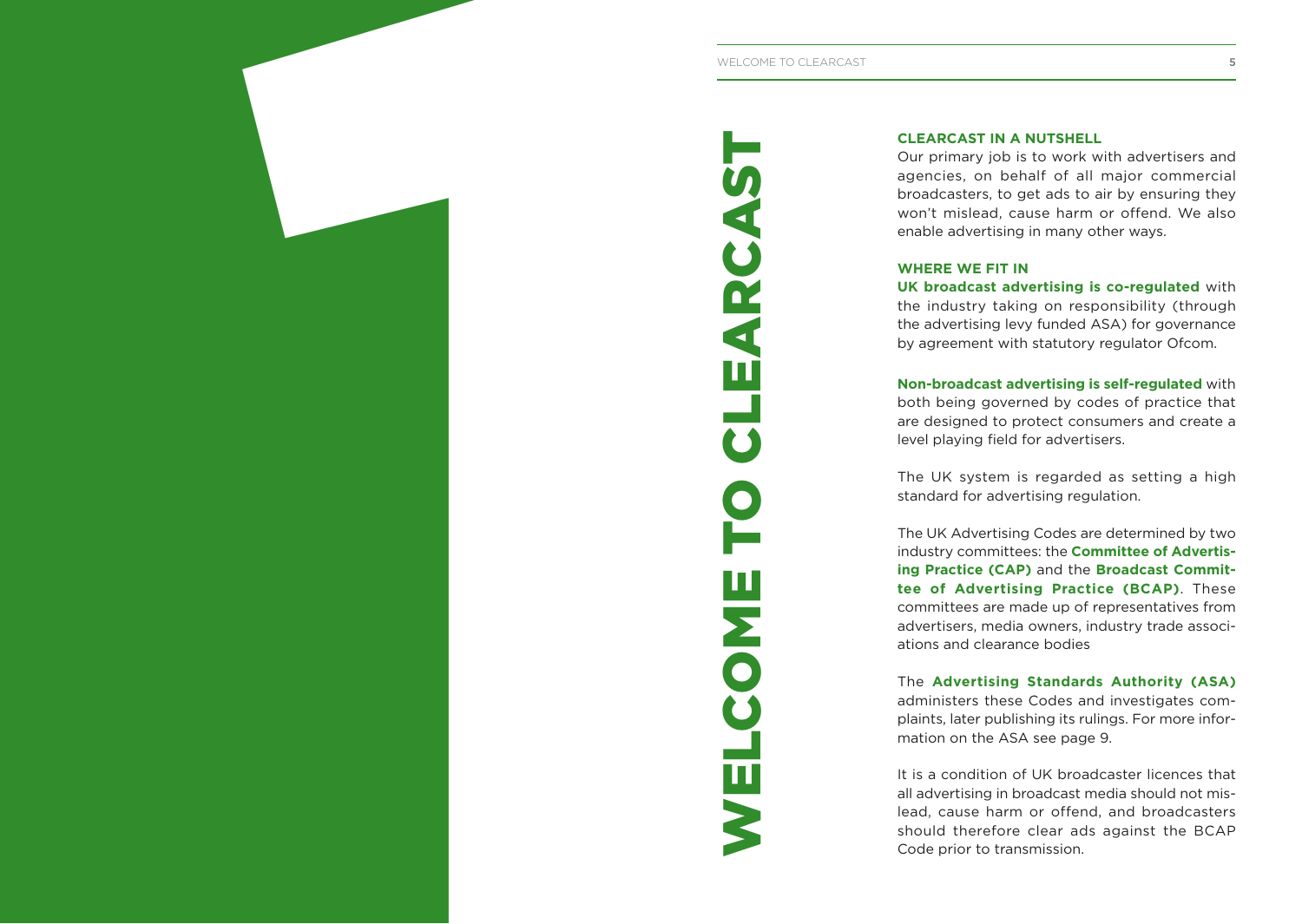Broadcasters can face sanctions from Ofcom if they repeatedly carry ads that are in breach of the BCAP Code. Their obligations include ensuring before broadcast that ads are unlikely to be found in breach of the key principles of the Code and being in receipt of documentary evidence to prove any claims being made in the ad about a product or service. **Clearcast** undertakes preclearance for TV ads and advises on ads for Video on Demand. **Radiocentre** undertakes a similar role for radio advertising and the **CAA (Cinema Advertising Association)** for on-screen advertising in cinemas. Non-broadcast ads don't normally have to be cleared in advance, although CAP provides a copy advice service so that advertisers can reassure themselves that their ads won't fall foul of the CAP Code.

Clearcast is owned by the largest UK commercial broadcasters, with others as clients, and we share their interest in getting ads to air. Our clearance ethos is that we work with agencies and advertisers to help get ads to air and keep them there by ensuring they comply with the Codes. Importantly, we are not a regulator (that is the role of Ofcom, who delegate some of their powers to the ASA), we do not create the rules (that is the role of CAP and BCAP) and we do not "ban" commercials (we work with agencies to get ads that comply with the rules on TV and VoD).

The Codes are designed to reflect certain legal requirements (e.g. for financial ads) and guide broadcasters and advertisers as to what may or may not constitute acceptable advertising. The Codes do not, and cannot, fully prescribe explicitly what can or cannot be done. This would be impractical as prescriptive Codes would require constant updates and amendments as society

**We work with agencies and advertisers to help get ads to air and keep them there**

**More than 850 people attended Clearcast Training in 2019, and 100% of them would recommend our courses to a colleague**

**In 2019 we considered more than 29,000 scripts, and over 62,500 films**

changes and develops, and it would also have the potential to stifle creativity. In applying the Codes we therefore use our industry knowledge and experience to make judgements about how an ad would be defended in the event a complaint is made.

For more information on the clearance process see the section entitled HOW COPY CLEARANCE WORKS [on page 13.](#page-6-0)

Each year we consider tens of thousands of scripts and filmed ads. Whilst we work hard to ensure that every one of these meets the Codes, there are inevitably some viewer complaints and some of these are investigated and upheld by the ASA. in 2019, 38 of the ads cleared or advised on by Clearcast were the subject of formally upheld complaints. That's the lowest figure since 2015.

We take our role very seriously; if we are judged to get an ad clearance wrong by the ASA, then we review the process taken to reach that decision and take that ruling into account for future clearances.

We hope this introduction helps you understand why we're here. You'll find lots more information in the rest of this booklet but if you have any questions you can't find answered within, then please go to our website or email us at: [help@clearcast.co.uk](mailto:help%40clearcast.co.uk?subject=).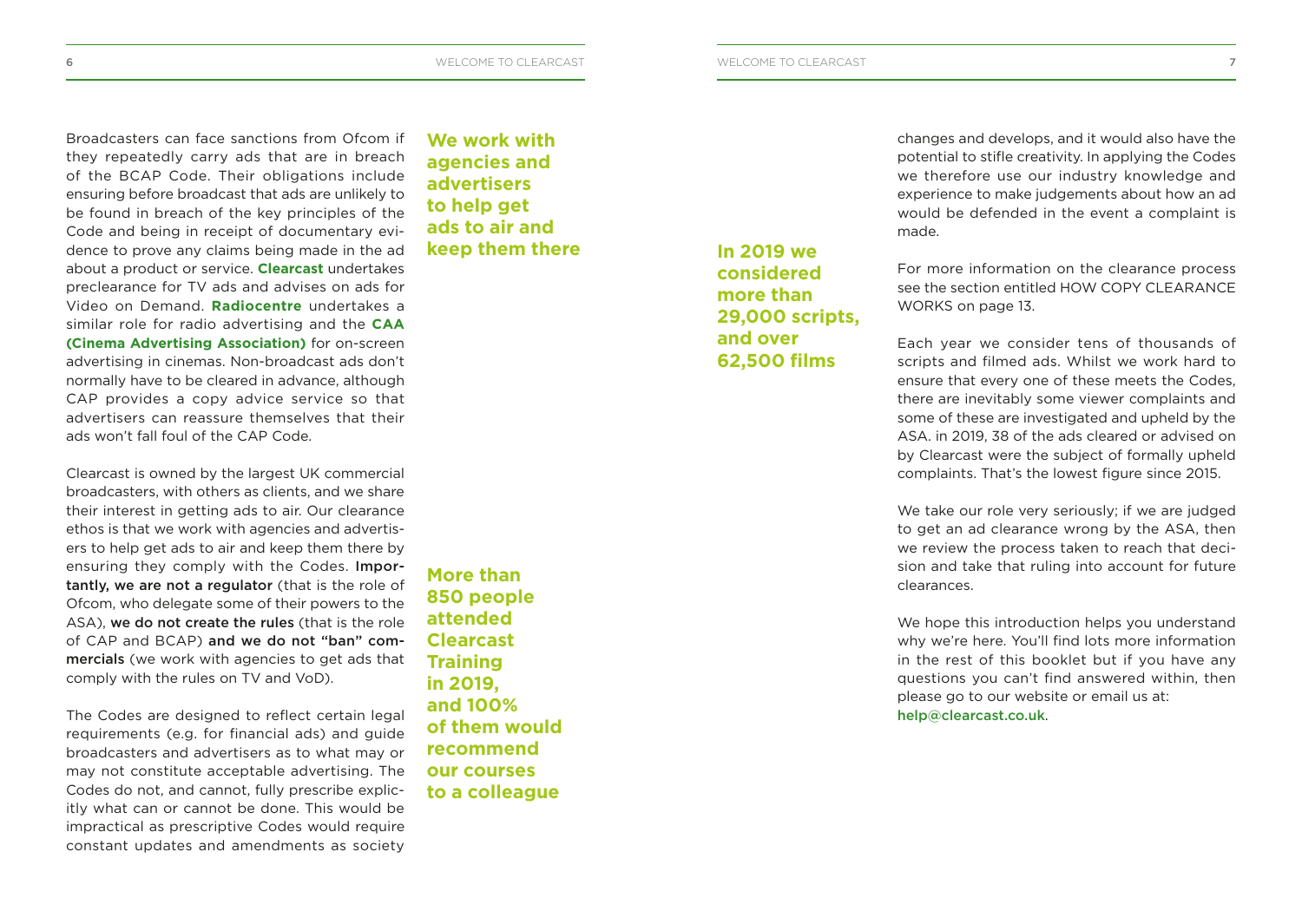**to assist broadcasters and VoD providers in getting acceptable ads on air and to keep them there**

<span id="page-4-0"></span>The **Advertising Standards Authority (ASA)** is officially recognised by the Government, the courts and other regulators like Ofcom as the body to deal with complaints about advertising. Although responsibility for regulation of broadcast advertising rests under law with Ofcom, it has delegated much of this to the ASA – but Ofcom are still responsible for ads which may be political, sponsorship, product placement and Participation TV (gambling, adult chat & dating services). Other than this, the ASA's remit also includes non-broadcast ads and extends to cover certain marketing communications on advertisers' own websites. ASA, BCAP AND THE CODES<br>
The Assembly State of the More than the Counter of the Assembly State of the Assembly State of the Assembly State of the Control of the Counter of the More than the Assembly control of the Assembly

The ASA's ambition is to make every UK ad a responsible ad. It acts on complaints and proactively checks the media to take action against misleading, harmful or offensive ads by enforcing the advertising Codes. These Codes are written by two industry Committees – the **Committee of Advertising Practice (CAP)** and the **Broadcast Committee of Advertising Practice (BCAP)**.

In the event that the ASA have cause to question an ad that has been broadcast, either through their monitoring activities, or because an issue has been brought to their attention by a complainant (for instance a member of the public, a particular body/society or a competitor advertiser), they may launch their own investigation and Clearcast and the advertiser will jointly respond. For our part, we will explain the rationale behind our clearance, outlining the processes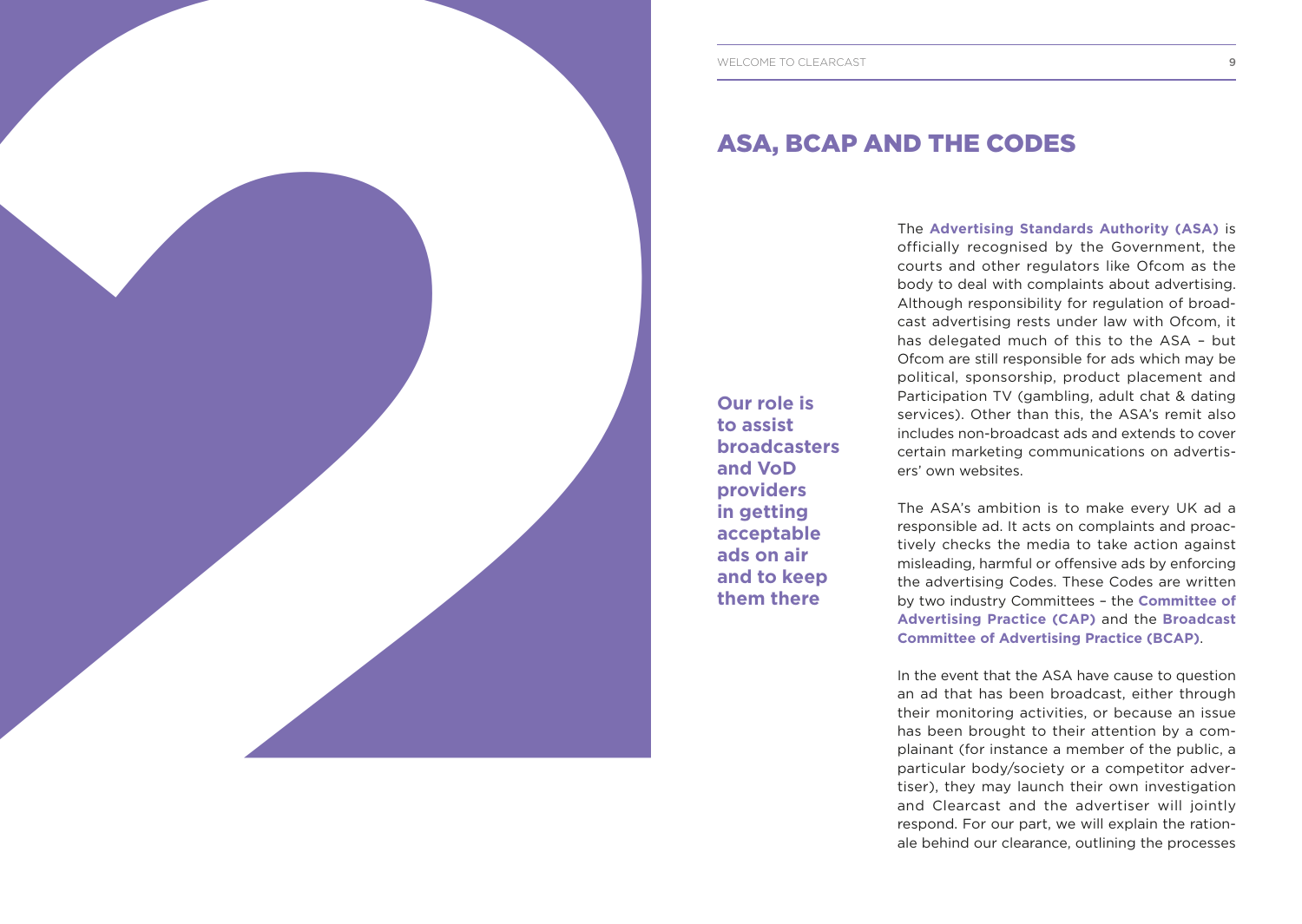and any discussions we may have had before clearing the ad.

Our role is to assist broadcasters and VoD providers in getting acceptable ads on air and to keep them there. It is in everyone's best interest to ensure that ads are not complained about, but this can't always be prevented. It's the ASA's job to assess whether or not we got it right.

### SOMEONE HAS COMPLAINED TO THE ASA ABOUT MY AD, WHAT SHOULD I DO?

The ASA writes to inform you that there has been a complaint. They outline the nature of the complaint and you are given seven days to respond in writing. Your Clearcast contact is also informed of the complaint by the ASA.

Clearcast and the ASA recommend that you channel your responses through us. This is a crucial part of the process and makes sure that we're aware of all arguments put forward in defence of the particular ad; it also ensures consistency in responses to the ASA.

We then outline our reasons for approving the ad. The ASA executive working on the complaint assesses all responses before deciding if the ad breaches the BCAP Code (or CAP Code for VoD) and drawing up a recommendation for the ASA Council on whether they think the complaint should be upheld or not. Both Clearcast and the advertiser are given a chance to comment on the recommendation before it is submitted to the ASA Council for ruling.

Once the Council has made a decision, we are told of the outcome; either upheld or not upheld and then let you know. If the complaint is upheld, we need to immediately remove the approval on our system and the ad is taken off air (or if it's a timing issue, it may have a timing restriction applied). The ASA publishes its rulings on its website. Advertisers with upheld rulings will need to provide replacement copy and this may sometimes be at short notice. If it is not upheld… good news… the ad can stay on air, with no further action required.

The ASA also informally investigates some complaints. The informal route is taken if the ASA thinks there is a straightforward breach of the Code and both Clearcast and the advertiser agree to make simple changes to an ad. Informal investigations are resolved quickly and the ASA publishes only short details of these complaints on its website, without a full ruling.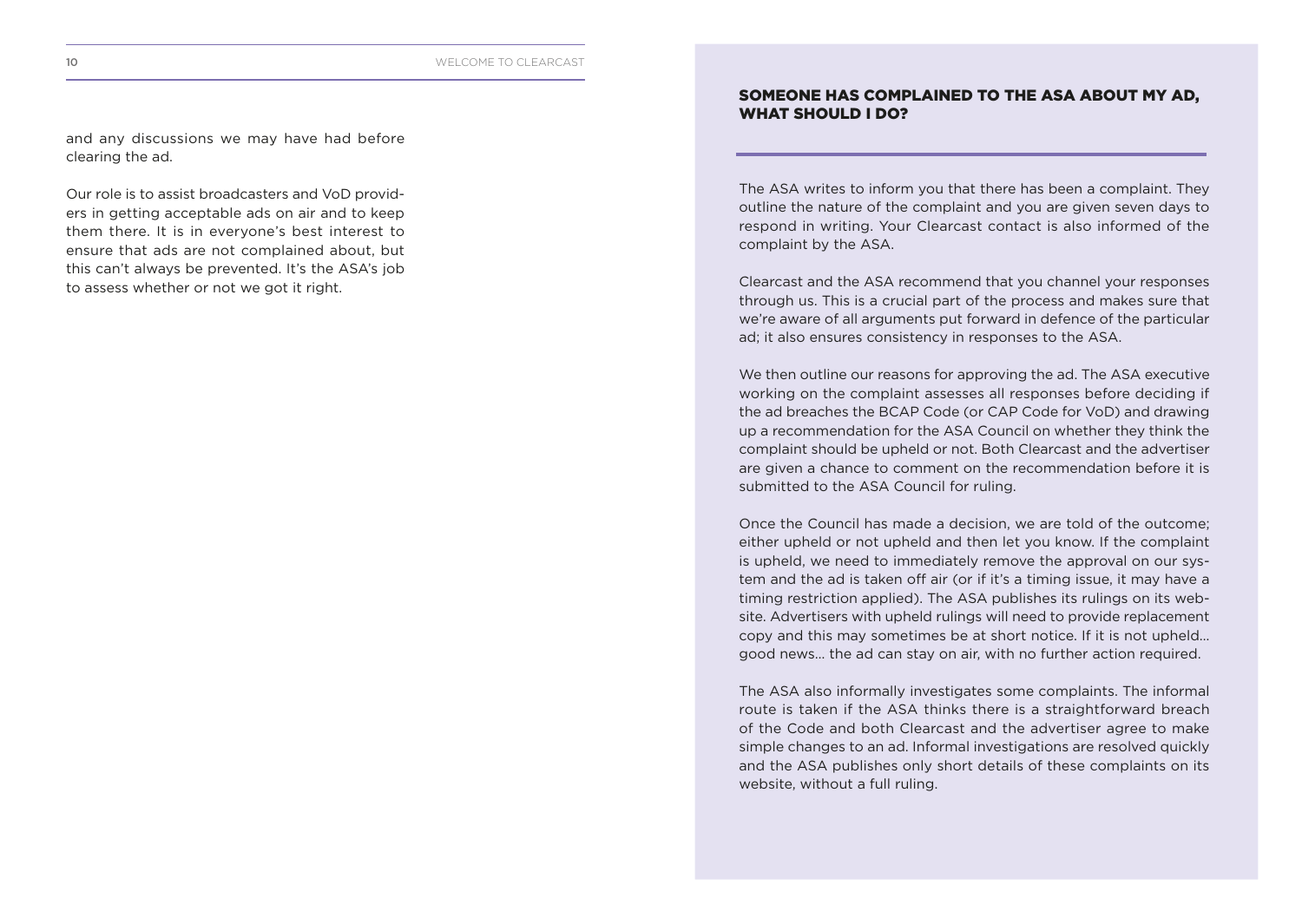### HOW COPY CLEARANCE WORKS

Our online submission system is called **CopyCentral** 

**You usually receive feedback within three working days**

## **WITH CLEARCAST?**

We usually work with agencies rather than advertisers. However some advertisers do prefer to work with us directly. We have no preference other than to stipulate a single point of contact for a clearance so that communication doesn't get confused.

### **WHAT'S YOUR PROCESS?**

The below process applies to ads of less than 5 minutes. For ads of 5 and above minutes in duration, there are some differences, please contact our Teleshopping team on 020 7339 4700.

### **THE PRE-PRODUCTION STAGE**

<span id="page-6-0"></span>**HOWEVER CONFIRMED BY CONFIRMED THE REPRESENTATION CONFIRMED TO CLEAR AND CONFIRMED TO CLEAR AND CONFIRMED TO CLEAR AND CONFIRMED TO CLEAR AND CONFIRMED TO CLEAR AND CONFIRMED TO CLEAR AND CLEAR AND CLEAR AND CLEAR AND CL** This focuses on your ad at script stage. You don't have to submit a pre-production script before you shoot the ad, but it helps avoid unnecessary and expensive surprises later on. You (as the advertiser, or the advertising agency), submit the script, including necessary story boards and substantiation, to our online system, CopyCentral. This is then read by your assigned Clearcast contact [\(see page 15: ONE POINT OF CONTACT](#page-7-0)), who does a 'first read' and sends any claims of an advanced scientific or technical nature requiring substantiation, to a consultant. A 'second read' is then carried out by a second member of the team, meaning your work benefits from two pairs of eyes and you receive feedback highlighting any changes the script needs, usually within 3 working days. Once these changes have been made, you submit an amended script.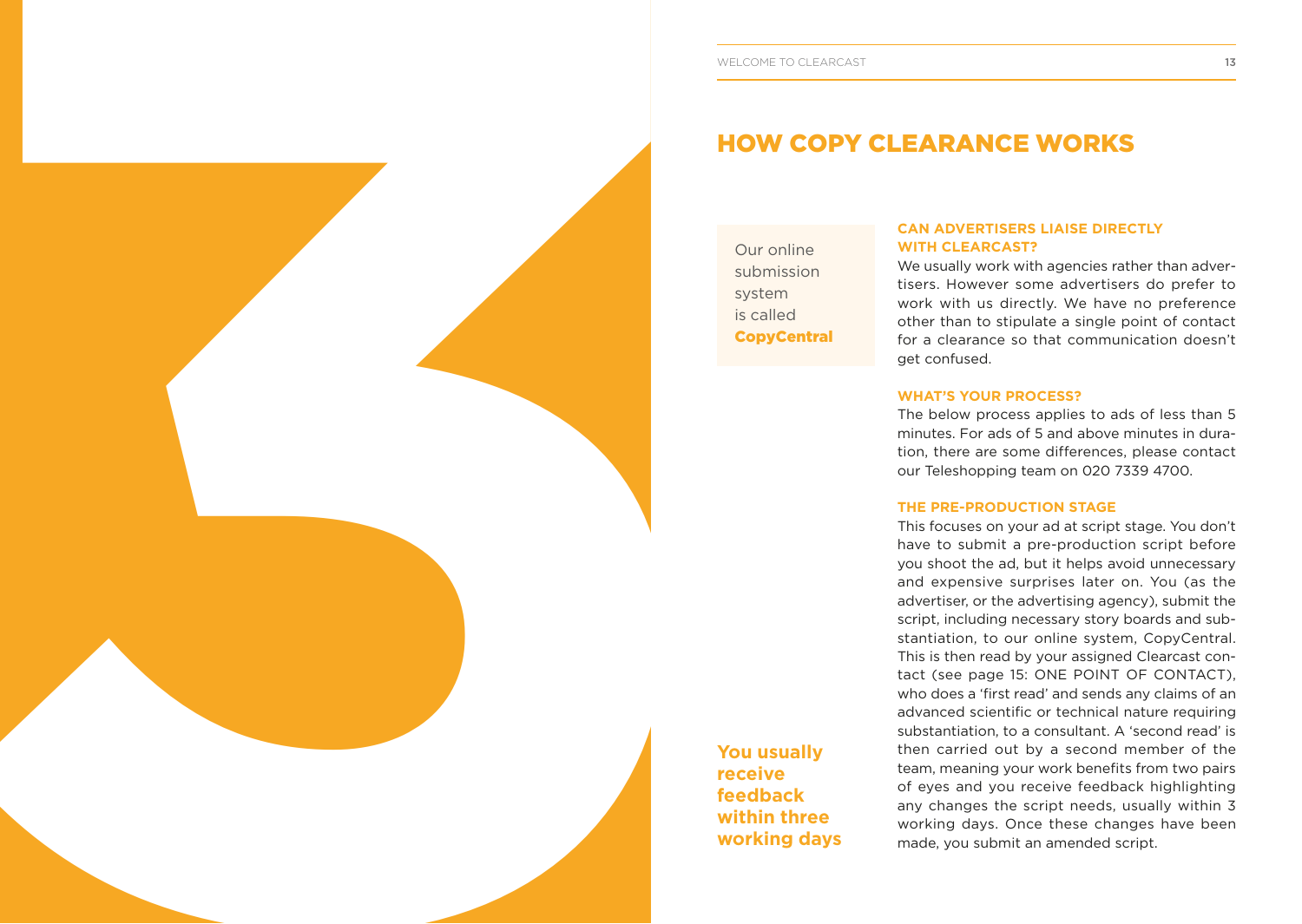<span id="page-7-0"></span>If no further changes are necessary, the script is approved and can go through to the second stage of the process below, following further advice from your Clearcast contact about possible timing restrictions etc. that might need to be applied to your ad.

### **THE POST-PRODUCTION STAGE**

This stage is when we consider either rough-cut or clocked ads alongside a script. At this point we will check your ad for flashing images and regular patterns (to ensure it won't cause seizures in people with photosensitive epilepsy) and check that your ad's 'Supers' (the super-imposed legal text) are the right height, are being held on screen for long enough, and are legible. If we approved a pre-production script, tell us the submission number of the approved script, as this will speed up the clearance process. The ad is then watched in our daily viewing meeting to check we are satisfied with the ad's overall compliance with the Codes. It is then either approved or rejected. If it is approved, we update CopyCentral (with possible restrictions, e.g. not to be shown around children's programming) and CopyCentral then sends you (or whoever submitted the ad) an auto-email letting you know that a final action has been applied to the submission. The broadcasters will also be able to see the ad has been approved. If it is rejected, we will explain why, and you need to make the necessary alterations to your produced ad and resubmit to us. A clocked version of all rough-cuts approved also need to be submitted for final approval as we formally clear only clocked ads.

**In 2019 we exceeded our KPI targets and fed back on 95% of scripts within 3 days and 98% of filmed ads within 2 days.**

### **SIGNING UP TO OUR SUBMISSION SYSTEM**

If you'd like to sign up to CopyCentral please email [help@clearcast.co.uk](mailto:help%40clearcast.co.uk?subject=) for info on how you can do so.

### **ONE POINT OF CONTACT**

Each Clearcast contact deals with his or her own portfolio of accounts (normally advertising agencies). Everything that comes to us from that agency will be dealt with by the Clearcast contact assigned to the agency. To find your contact, go to the 'Contact Us' section on [clearcast.co.uk](https://www.clearcast.co.uk/) and type your company name in the box marked 'Find your copy clearance executive'. If your contact is away their work will be covered – see page 27.

### **HOW LONG DOES CLEARANCE TAKE?**

We aim to feed back on 85% of scripts within 3 days and 95% of finished filmed ads within 2 days. However this can lengthen in busy periods (September to December and also Easter tend to be particularly busy for us) and for complex scripts. Additional substantiation and script revisions also need extra time to be assessed. If your script needs to be sent to one of our consultants (because of the nature of claims being made, for example regarding nutrition), we would advise you allow at least one extra week for this, as our consultants work for us part-time on a freelance basis.

### **FAST TRACK CLEARANCE**

In 2019 we launched a Fast Track clearance service. When you make a new submission to us on CopyCentral, you have the option to select Fast Track and receive feedback within one working day. A fee is payable for this service; see EXTRAS on p19 for more info.

**For advertisers and agencies new to TV, we have two dedicated Senior Copy Executives who will help you through your first submissions and getting your ad to air.**

Search 'new' on [clearcast.co.uk](https://www.clearcast.co.uk/) for more info.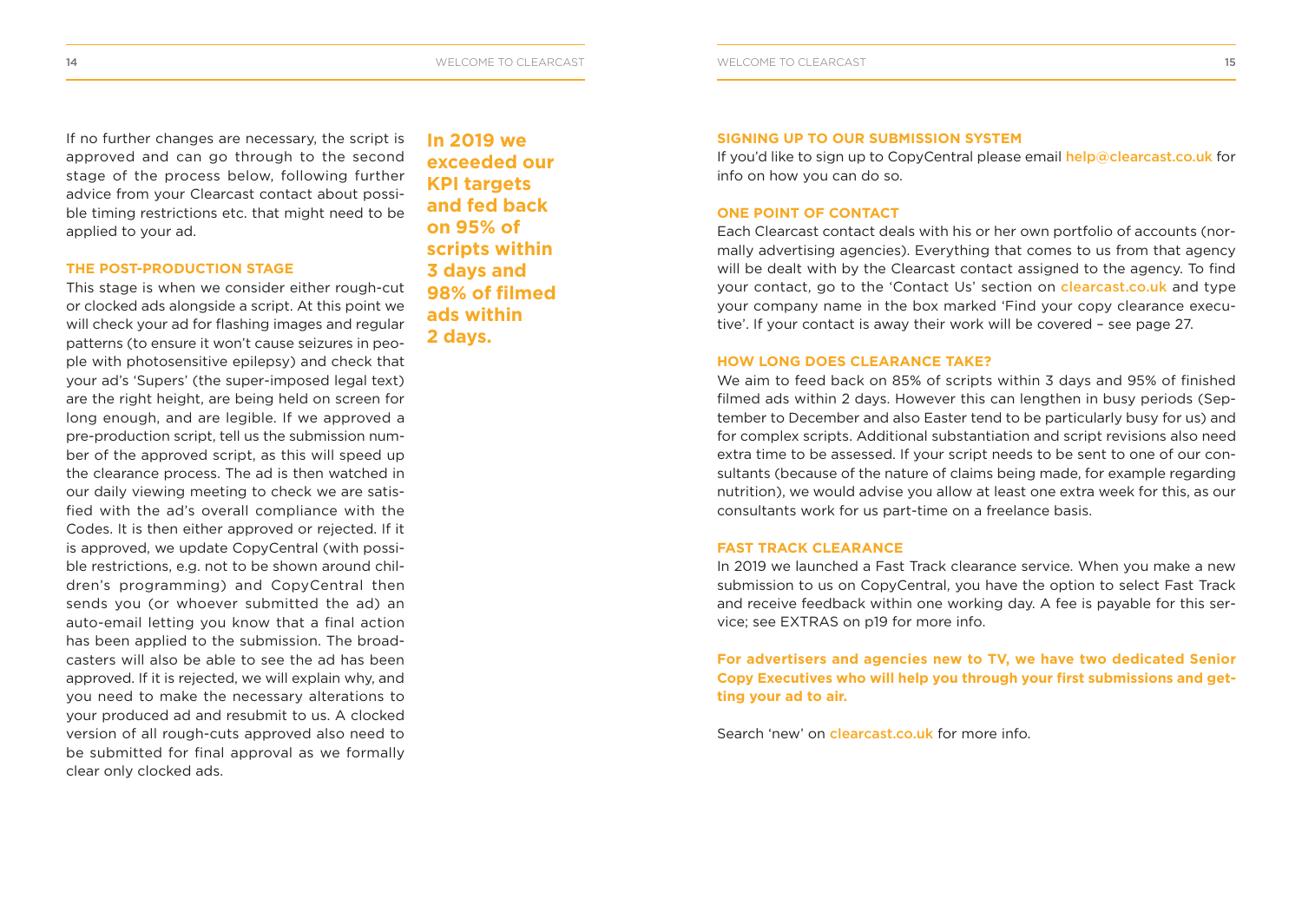### HOW TO MAKE YOUR CLEARANCE RUN SMOOTHLY

Follow a few basic steps to get your ad cleared in the fastest possible time:

- 1. Book yourself onto a Clearcast training course the better you understand how and why we work the way we do, the more time you'll save. Search 'training' on [clearcast.co.uk](https://www.clearcast.co.uk/).
- 2. Where claims are complex or your creative may otherwise fall foul of the rules, use our Copy Development service to shape your concepts and creative and nip issues in the bud. See p20.
- 3. Meet one of our consultants to discuss any complicated claims before a script is received. Find out more on p20.
- 4. If your ad contains claims, identify them in your script and submit any substantiation with the first version of your script. If we've previously approved a claim that you're making again in a new ad, let us know the previous ad's clock number.
- 5. Get your supers right first time. Search 'supers' on [clearcast.co.uk](https://www.clearcast.co.uk/) and remember to:
- Use our Duration of Hold Calculator which quickly calculates how long you'll need to display your legal supers for, based on how many words you'll use. Search 'calculator' on [clearcast.co.uk](https://www.clearcast.co.uk/).
- Use the Clearcast Testcard which tells you if your Supers meet the minimum height requirements. Search 'testcard' on [clearcast.co.uk](https://www.clearcast.co.uk/).
- 6. Allow enough time for your ad to clear; it's an integral part of the ad production process. If you're working to a tight timescale, it's best to check your Clearcast contact can accommodate this. We advise against committing to shoots without approved pre-prod scripts.
- 7. Make use of our Fast Track clearance service – [see p19](#page-9-0).

### STAGE 1

### PRE-PRODUCTION CLEARANCE PROCESS



### STAGE 2 POST-PRODUCTION CLEARANCE PROCESS

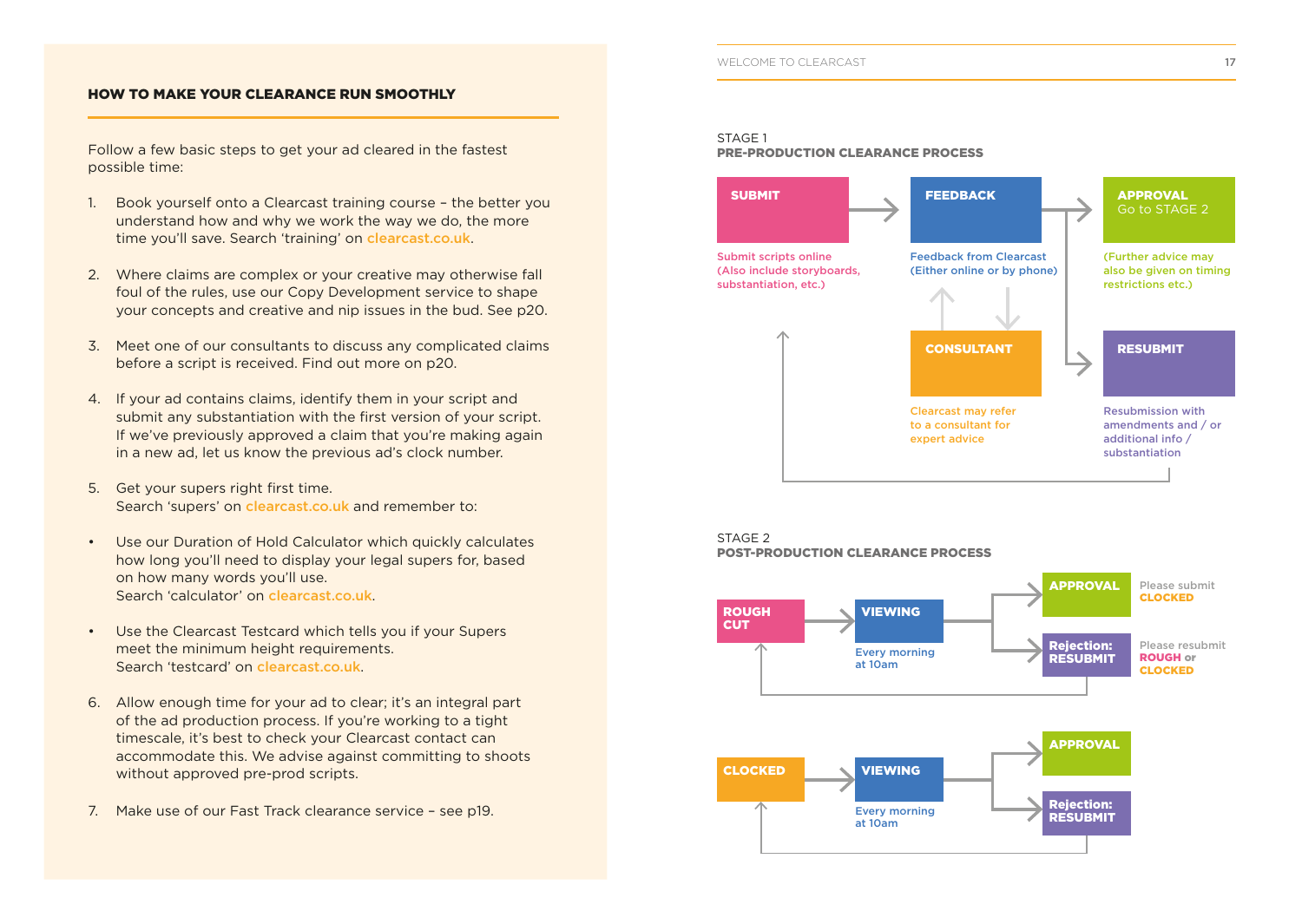<span id="page-9-0"></span>

### EXTRAS

breaks on the channels for which we clear, as broadcasters fund this work. However, depending on the nature of your campaign, you might need these extra services that we provide. Some are chargeable and some are not. The "**+**" means the service is chargeable so please visit our website for more information.

### **FAST TRACK CLEARANCE +**

There are all sorts of reasons why you might need feedback on a submission quickly; a sudden change of creative direction, delays in pre-production, or simply a client who expects results yesterday. Our Fast Track service gives your ad a turbo boost. When you create a new submission on CopyCentral you can select either 'Fast Track Script' or 'Fast Track Video' and it will automatically appear in the Fast Track Manager's inbox, resulting in guaranteed feedback within one working day. Search 'fast' on [clearcast.co.uk](http://clearcast.co.uk).

### **TRAINING +**

We're dedicated to improving the knowledge and expertise of all the advertisers, agencies and broadcasters we work with every day to get ads on air. We offer a range of different learning opportunities from introductory courses to specialist courses to in-house bespoke training for advertisers, agencies and broadcasters, and offer CPD accredited courses. Search 'training' on [clearcast.co.uk](http://clearcast.co.uk).

### **INTERNATIONAL AD COMPLIANCE TRAINING \* (IACT)**

With different ad rules in multiple countries, it's important you understand the requirements you face right at the start of an international campaign. Clearcast runs face to face training that provides essential guidance to help you create compliant ads in multiple countries across different sectors.

### **TV ADMIN +**

Our TV Admin department works with clients in all sectors both within the UK and internationally. We are ideally placed to assist our clients with copy advice, clearance, delivery and copy instructions/rotations where needed. We can provide cover for advertisers and agencies who want to outsource their admin or who need temporary additional support. In addition to TV we can also help with admin for radio, cinema, and VoD. Search 'TV admin' on [clearcast.co.uk](http://clearcast.co.uk).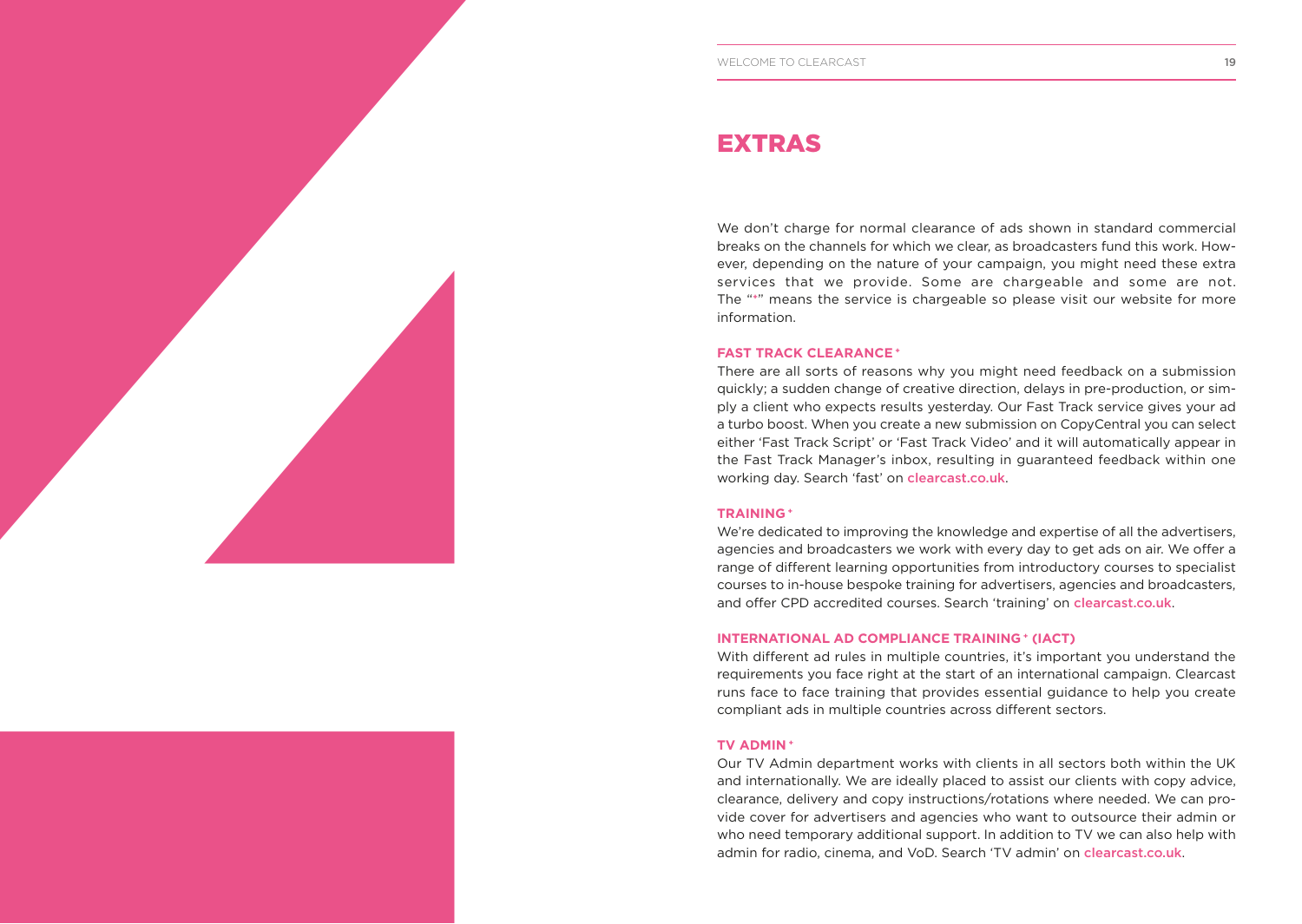Save time, money and stress by involving us as you shape your concepts, creative and claims so that once your ad is ready, the clearance process is as smooth as possible. Copy Development is particularly useful for advertisers in competitive, contentious or complex areas. Start talking to us early and we'll nip issues in the bud before they become problems. We offer expert concept advice and claims assessment, face-to-face sessions, edit review and anything else you might need whilst developing your copy. Search 'copy' on [clearcast.co.uk](http://clearcast.co.uk).

### **ON SET GUIDANCE +**

Where there may be last minute changes to an approved script, improvisation or just for peace of mind, Clearcast can attend your shoot to provide guidance as you go. Book via our Copy Development service.

### **OUT OF HOURS AND LIVE CLEARANCES +**

Increasing numbers of ads take the traditional spot to new levels of creativity and some of these require live, weekend or other off-site clearances. We're keen to work with you to get these ideas to air and can provide services out of hours to make this happen. Do contact us as early as possible so we can help you plan. Search 'live' on [clearcast.co.uk](http://clearcast.co.uk).

### **PITCH AND RESEARCH SCRIPT REVIEW +**

Advertisers want to be reassured that creative ideas being pitched and researched by agencies can actually run on TV. To meet this need we provide a Pitch and Research Script clearance service. Search 'pitch' on our site at [clearcast.co.uk](http://clearcast.co.uk).

### **MEET THE CONSULTANTS +**

Our 'Meet the Consultants' sessions allow advertisers to discuss ongoing work or future campaigns with our expert consultants. This is highly beneficial if an ad contains complex technical claims or promotes significant product developments. It can also be used as part of the process to clear claims early on in the advertising process so scripts can be approved more quickly when they are submitted. Search 'consultant' on [clearcast.co.uk](http://clearcast.co.uk).

### **EDIT TO CLEAR +**

We offer an edit-to-clear service for clients who want to simplify the process of getting super imposed text and flashing right, or who are up against tight deadlines. We can also help advertisers who need international ads re-versioned to meet UK requirements. Search 'edit' on [clearcast.co.uk](http://clearcast.co.uk).

### **VoD**

VoD is Video on Demand and covers services like ITV Hub, All 4 and Sky on Demand. The programmes and the ads on these services aren't broadcast in the traditional sense and therefore are subject to the CAP Code, rather than the BCAP code. The standard in this code is slightly different to the BCAP Code in that it requires the advertiser (rather than the broadcaster which is the case for linear ads) to hold the evidence for any claims made in the ad and Clearcast will ask for a confirmation of that. Please be aware however that some broadcasters' VoD platforms will require linear approval so tell us when you're submitting an ad if you want it review for VoD only or for both linear and VoD.

### **LATE CLEARANCE +**

This is a service for ads that require provisional approval but can only be sent to us late in the day. For further details, please contact your clearance executive or email [enquiries@clearcast.co.uk](mailto:enquiries%40clearcast.co.uk?subject=).

### **LONG-FORM TELESHOPPING ADS +**

If your ad is over 5 minutes in length and is being submitted for the first time, it will be subject to a charge. Contact our Teleshopping team on 020 7339 4700. Also, search 'teleshopping guide' on our website to view our useful booklet.

### **ONLINEFLASHTEST.COM +**

This service checks your ad complies with Ofcom's guidelines on flashing images and regular patterns to avoid causing seizures for people with photosensitive epilepsy. You can upload your ad as soon as it is ready and the automated test will email you the results within minutes. It is the first of its kind to be online.

### **ONLINE SUBTITLING**

We've partnered with Digital Nirvana to provide [subtitlenow.com](https://subtitlenow.com/), a service making subtitling easy by allowing agencies and post houses to upload an ad and receive back a file containing accurate subtitles a few minutes later.

If you would like more information on any of the above services, or have other questions please contact [help@clearcast.co.uk](mailto:help%40clearcast.co.uk?subject=).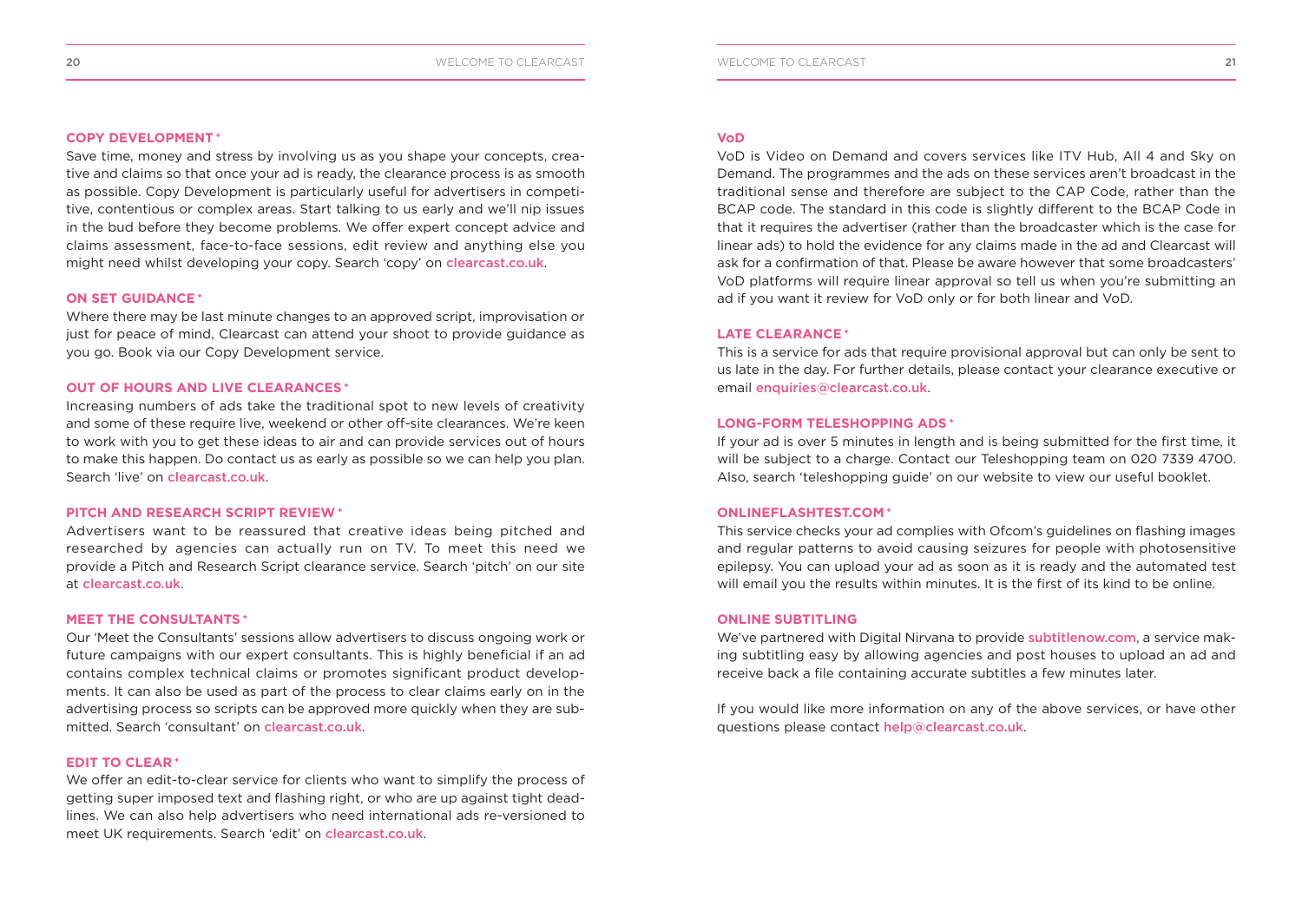### CASE STUDY BODYFORM: VIVA LA VULVA

A case study about how using Copy Development can help advertisers break taboos and push the boundaries of what is considered too offensive for broadcast.

### **THE CAMPAIGN**

AMVBBDO contacted our Copy Development Manager, Seb Lynch, to talk about their new ground-breaking campaign for Bodyform. Their intention was to make a TV ad which showed different representations of vulvas singing along to an upbeat song, to positively reinforce the idea that there is no such thing as a perfect vulva. This unprecedented creative was to be used to promote their new Pure Sensitive range of sanitary products. There was clearly good reason for a campaign for this type of product to focus on that part of the female anatomy, the question was whether in doing so the campaign would be unacceptably offensive.

### **VULVIC VARIATIONS**

AMV provided a deck containing many examples of what the agency wanted to show. There were things from nature that looked like vulvas, like rock formations and oysters. Then there were man-made things that looked like vulvas, like fortune cookies and button holes. Then finally there were things that had been made to look like vulvas, like cupcakes and embroidery. Some examples were quite abstract and vague, and some were more realistic.

### **INITIAL FEEDBACK**

Seb gave his thoughts on what images would be acceptable with a timing restriction and what images were not likely to be acceptable, gave advice on how to organise the deck and then presented it to colleagues in the daily Policy and Copy Meeting. It was agreed that most of the images were likely to be acceptable for broadcast after 9pm, but they also said that the materials would need to be shared with the Copy Committee for its final approval. This group is made up of representatives of the broadcasters on Clearcast's board, plus the IPA and ISBA, and Clearcast involve the Copy Committee in the decision-making process when copy is particularly contentious.

**By using Copy Development Bodyform gave themselves the opportunity to get as close as possible to the border between what's acceptable and what's not, and in doing so made something truly memorable.**

### **COPY COMMITTEE PARTS 1 & 2**

AMV's written argument in defence of their creative concept was based on their intention to make women feel proud of their bodies. Seb helped them to refine their argument to ensure the key concerns were addressed and then presented their case. The Committee concluded the ad could be approved for post 9pm transmission. A few weeks later AMV asked Seb to consider a new scene in which an animated period blood stain would sing along to the soundtrack. Bodyform had already broken the taboo of showing blood in their 2017 Blood Normal campaign, but this creative idea took it a step further, so Seb went back to Copy Committee with a new written defence which drew heavily from the positive reactions to the Blood Normal ads. The agency made clear that the ad was intended for targeted use on broadcaster VoD and the Committee was comfortable to approve the new scene on this basis.

### **E-COMMITTEE**

AMV sent Seb their final edits which contained a number of vulvic representations that had not been considered by Copy Committee. Given these new scenes were a bit more realistic than the ones seen previously it was again decided the broadcasters should be given the final decision on their acceptability. This time the materials were emailed to the Committee, again with a defence, which emphasised the positive reason to the Viva La Vulva campaign that had already gone live in Scandinavia. The Committee gave Clearcast the greenlight to approve the edits and a few days later they were live on BVoD.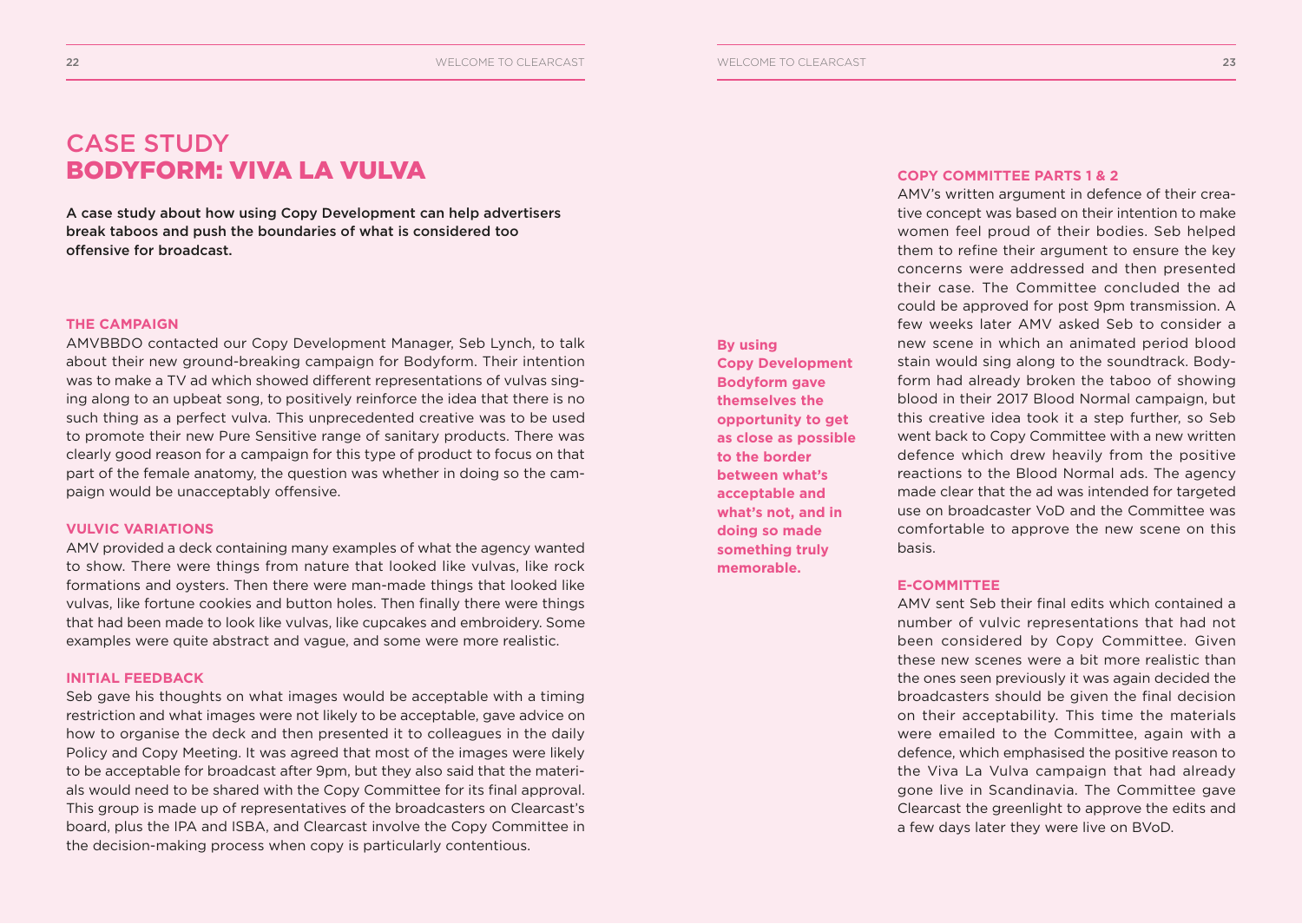### **NO OFFENCE**

Why did Clearcast approve material that some people may consider unsuitable for advertising? The explanation is in the wording of the rules. The BCAP code talks about "serious and widespread offence". You can argue that some people might consider the images distasteful or even offensive, but it's unlikely that offence would be considered serious or whether it would be felt by a wide number of people. It also helps that it has an appropriate scheduling restriction so that it targets people less likely to be offended. The CAP code, which is the regulation that BVoD falls under, expands on how the offence rule should be applied. It says, "Marketing communications may be distasteful without necessarily breaching this rule", so while Clearcast acknowledge the ads may be distasteful to some and may be complained about, we're confident the ASA won't uphold the complaints. This is always the basis upon which we clear copy. By using Copy Development Bodyform gave themselves the opportunity to get as close as possible to the border between what's acceptable and what's not, and in doing so made something truly memorable.

### **POST-SCRIPT**

As expected, once the campaign went live, a number of complaints were made that one of the ads was offensive, but the ASA chose not to launch a formal investigation into these complaints. It acknowledged that while the images might be challenging and distasteful to some people, the ad was unlikely to cause serious or widespread offence. The ASA considered this because it was shown during programming designed for adults, it was light-hearted, it wasn't gratuitous and it was appropriate in the context of an ad for sanitary products.

### **TESTIMONIAL**

*"Having a challenging subject matter in relation to Copy Clearance, we engaged Seb as early as possible to ensure he was taken on the journey with us. Seb was extremely helpful the whole way through, and also extremely understanding of the need to progress this subject. Without him, we definitely couldn't have got such a momentous move forwards (period blood on TV!)"*

Phoebe Swan Senior Account Manager at AMV BBDO

If you're interested in finding out more about our Copy Development service, please click [here](https://www.clearcast.co.uk/what-we-do/copy-development-pitching/copy-development/) or email [copydevelopment@clearcast.co.uk](mailto:copydevelopment%40clearcast.co.uk?subject=).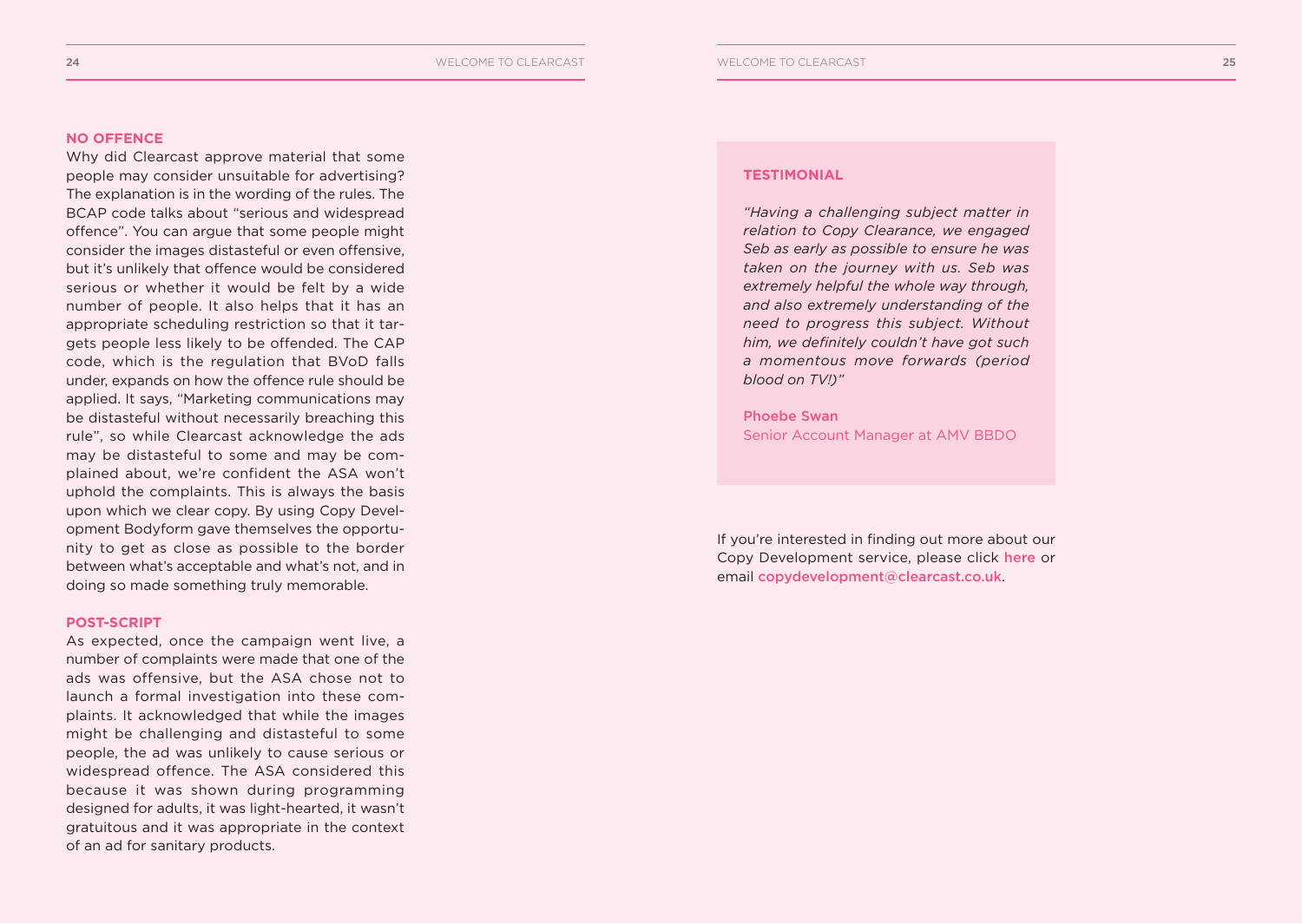### CLEARCAST FOR MEDIA OWNERS AND MEDIA BUYING AGENCIES

<span id="page-13-0"></span>We are the state of the state of the state of the state of the state of the state of the state of the state of the state of the state of the state of the state of the state of the state of the state of the state of the sta In use since 2003, CARIA® is the gold standard cross-industry campaign management portal for TV media. It's a web-based, secure and confidential platform which streamlines the administration process for everybody involved in airtime booking, copy scheduling and campaign administration. It helps minimise transmission copy mistakes and saves time and money for sales houses, agencies and advertisers. CARIA® is owned and operated by Peach Media (previously Optimad Media Systems) and is commissioned on behalf of TV sales houses in the UK and Ireland by Clearcast. Clearcast's commitment and support from the IPA means that the basic service comprising essential features and functionality is available free of charge (including training) to all IPA and IAPI member agencies.

### ATTRIBUTION

Our TV Attribution service underpins the analysis of television advertising in the UK and facilitates a range of activities, from media auditing, to lead generation, to share of voice analysis. We take BARB reported commercial copy, first standardising product names across broadcasters and then adding advertiser, holding company, buying agency and creative agency names. BARB subscribers using the Attribution dataset can do analysis such as:

- Break down commercial impacts for a Buying Agency by advertising sales house, to see what share they are taking
- As an advertiser, find out which competitor brands are currently on air
- Find out which Buying Agency is buying spots on a competitor for a particular brand

We also provide Sponsorship Attribution data for ITV, Channel 4, Channel 5, Sky Media and Box Television.

The service is managed by Clearcast and has been operated by Peach Media since 2007. Subscribers to the service include BARB data bureaux and research companies.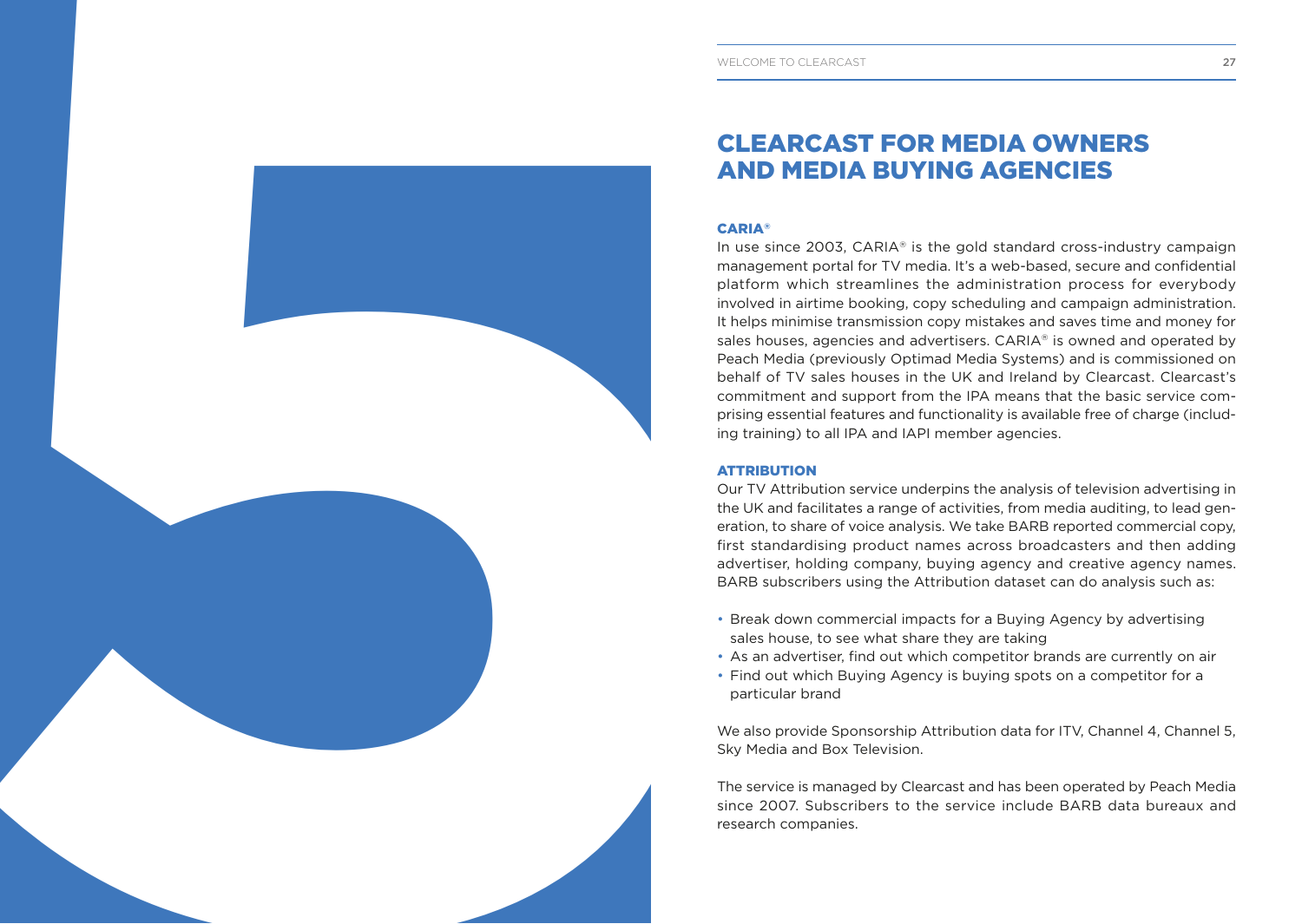### FREQUENTLY ASKED QUESTIONS

# **if they're away?**

If you are new to Clearcast and don't have regular contact with us, you will be given a contact based on the first letter of your company name, i.e. if you are called "Joe Bloggs Advertising" you will be assigned to the person who looks after "Miscellaneous J". If you go on to have a more regular on-going relationship with us, or are likely to, you will be assigned to a Clearcast contact's portfolio.

We have over 50 members of staff. Including our Teleshopping team, we have 26 people working with portfolios of agencies that regularly submit ads for clearance. In addition we have a threeperson Cover team to help cover the work of staff not in the office. We also have two Senior Executives (New Business) on hand to assist anyone who's new to the process and needs support with their initial clearances, as well as a Fast Track Manager. So that's 32 people clearing ads.

<span id="page-14-0"></span>**EXAMPLE TO CLEARCAST 29 <b>6 We have seen at Clearcast and when the clear of clear and what do I do**  $\frac{1}{2}$  **when**  $\frac{1}{2}$  **when**  $\frac{1}{2}$  **when**  $\frac{1}{2}$  **when**  $\frac{1}{2}$  **when**  $\frac{1}{2}$  **when**  $\frac{1}{2}$  **when**  $\frac{1}{2}$  **when** So if your regular contact is away, email [cover@](mailto:cover%40clearcast.co.uk?subject=) [clearcast.co.uk](mailto:cover%40clearcast.co.uk?subject=) or speak to our Receptionist on 020 7339 4700 who will connect you to the correct cover person. In addition to your copy contact, you may also be contacted by one of our Operations team. They are there to help you once you submit your finished ad. They may be in touch if your finished ad does not match the approved script or some of the required information we need is missing, such as artists featured in the ad or details of any music used.

**Our operations team are there to help you once you submit your finished ad**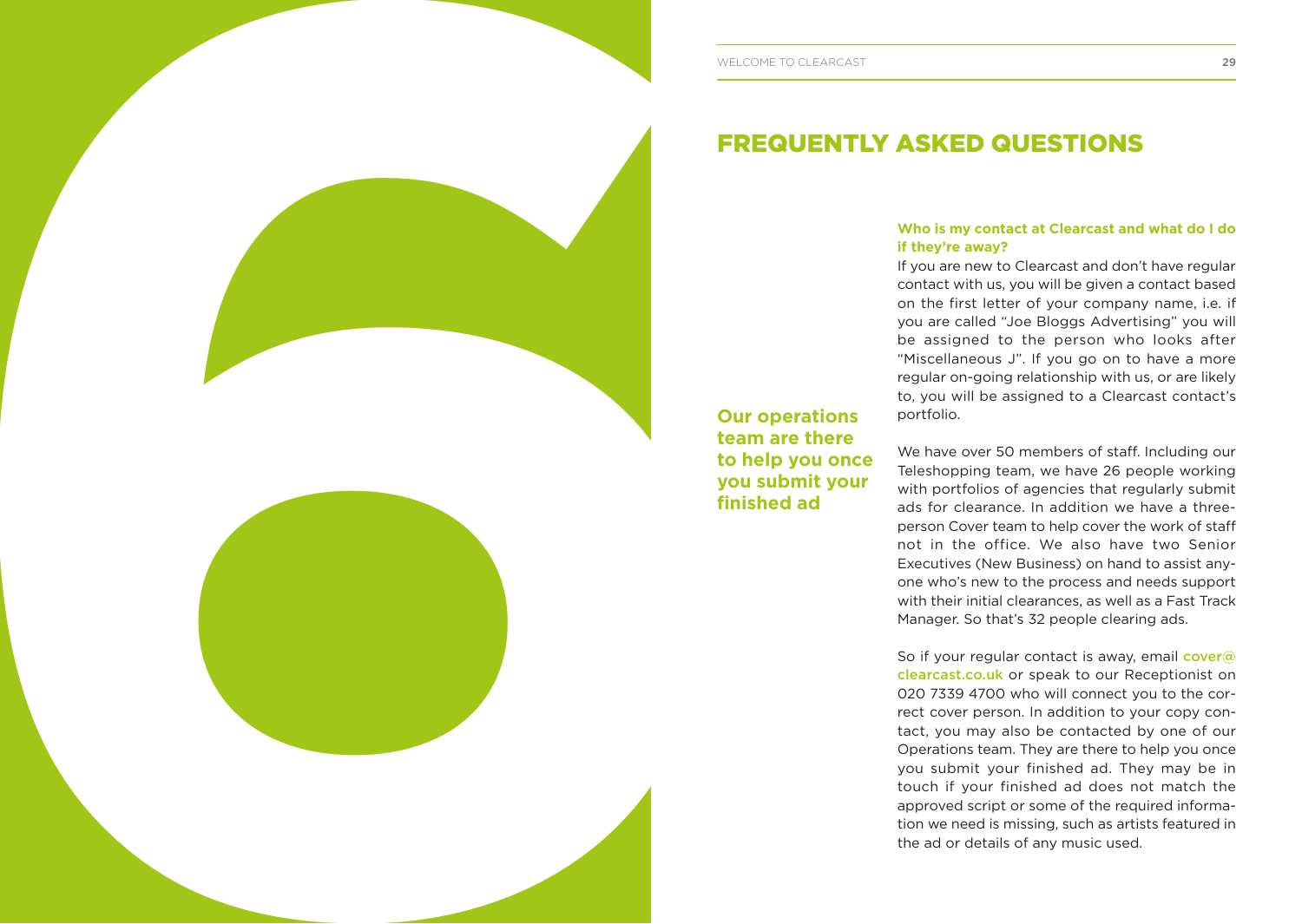### 30 WELCOME TO CLEARCAST

### **What are scheduling and timing restrictions?**

Some ads have to be given timing or other restrictions limiting when they can be shown (or the environment in which they can be scheduled if VoD). A complete list of these can be found by searching 'timing' on [clearcast.co.uk](https://www.clearcast.co.uk/). But the most common examples are shown opposite.

### **Can I appeal the decision that has been made on my ad?**

We have a two stage appeals process. In the first instance you can ask for a Policy and Copy Meeting (PCM for short) to consider your arguments. Made up of our Copy Group Managers and the Head of Copy Clearance, PCM exists to ensure an advertiser's arguments have been considered by a broad range of senior staff. If agreement still can't be reached, scripts and/or ads can be submitted to the Clearcast Copy Committee (made up of representatives of broadcasters, with observer members from ISBA and the IPA) for a view, which will be final. You will need to alert your Clearcast contact if you would like to make a request to have your ad submitted to the Copy Committee.

### **Do you have an escalation process?**

Yes we have an escalation process in place for when the advertiser/agency may want to escalate certain issues relating to us or for when we may want to escalate certain issues with the advertiser/agency. The escalation cases could range from delays, to restrictions put on ads considered unnecessary, to relationships between us and you.

Much more detail on this can be found by searching 'escalation' on [clearcast.co.uk](https://www.clearcast.co.uk/).

### COMMON RESTRICTIONS

**KA** Ad for sanitary products or condoms. Not to be transmitted in or adjacent to programmes commissioned for, principally directed at or likely to appeal to children under 10.

**KB** Contains content that might cause physical, mental or moral harm to children and/or action that, if emulated, could cause danger or harm to children. Not to be transmitted in or adjacent to programmes commissioned for, principally directed at or likely to appeal to children under 16.

**KC** Ad for <Specific Category>. Not to be transmitted in or adjacent to programmes commissioned for, principally directed at or likely to appeal to children under 16. Categories are: Lotteries, Football Pools, Equal-chance Gaming, Prize Gaming, Category D Gaming Machines, Licensed Medicines, Vitamins or Other Dietary Supplements, Drinks Containing Less Than 1.2% Alcohol, Computer or Console Games Rated 15 or Above, Matches, Trailers for Films or Videos with Certificate 15 or Above.

### **TS (To be transmitted after 7.30pm)**

This restriction includes the lesser KA, KB, or KC restrictions This restriction is likely to be assigned for reasons such as:

- Potential for emulation. Not suitable for young children as copying the behaviour may result in them placing themselves in a potentially harmful situation (but not life threatening). Scenes of threat and horror in the home.
- Moderate innuendo. Moderate, non-graphic sexual activity, this might be nudity in a sexual context.
- Interpersonal contact may be strong but brief. Moderate or strong, but brief, aggressive behaviour. Visuals of injuries, which aren't too graphic but may be bloody.

### **TN (to be transmitted after 9.00pm)**

### This restriction includes the lesser KA, KB, or KC and TS restrictions

This restriction is likely to be assigned for reasons such as:

- Risk of emulation will be serious and likely to result in serious harm.
- Strong sexual content (but not overtly graphic) including sexual entertainment. Open discussion of sex. Strong and/or crude innuendo. Sexual nudity (no nipples/pubic hair/genitalia).
- Strong and repeated violence. For example, scenes of threat and/or horror. Aggressive behaviour or visuals of injuries, brief scenes of torture.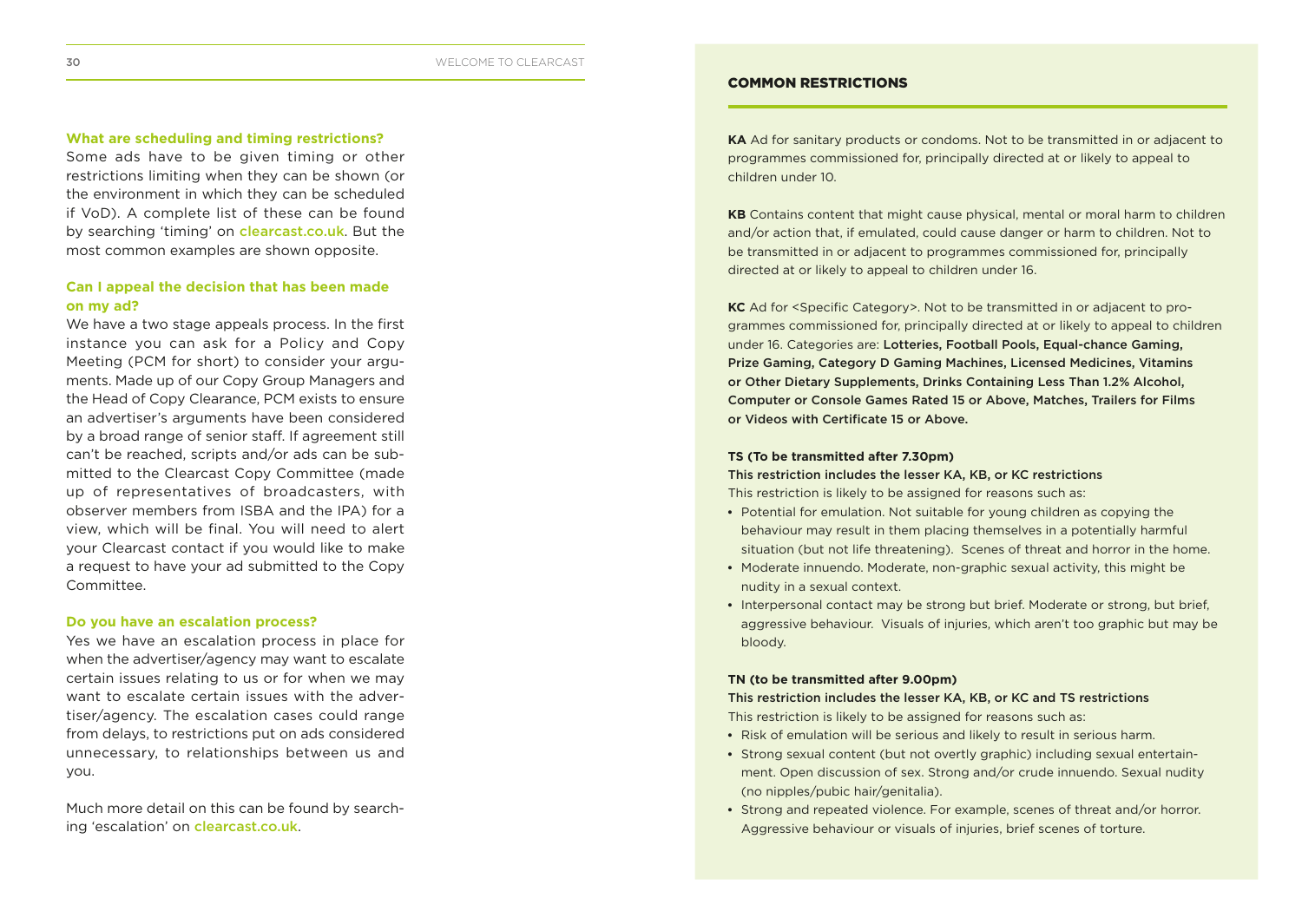### **What is a clock number?**

A clock number is a unique alphanumeric identification number used to identify an ad and its creators/source (the advertising agency or advertiser). The number is used from the clearance process through to transmission and in posttransmission reporting. More detail about clock numbers can be found by searching 'clock' on [clearcast.co.uk](https://www.clearcast.co.uk/).

### **How do I raise a support ticket to report a bug / issue / ask a question?**

This can all be done via our support ticketing system – visit [clearcastoperations.zendesk.com](https://clearcastoperations.zendesk.com/hc/en-us) for more info.

### **My colleague is on holiday, can I use their log-in?**

Every user must have their own unique account. Sharing your account details with anyone else or accessing the system with someone else's login credentials is not allowed.

### **I've made a mistake when creating a submission, what should I do?**

If it's a script submission get in touch with your designated Copy Executive and they will be willing to help you correct any errors. If you have made an error on a video submission (rough cut or clocked ad) then our Ops team are here to assist via [help@clearcast.co.uk](mailto:help%40clearcast.co.uk?subject=).

For lots more answers to frequently asked questions, go to: [bit.ly/ClearcastFAQS](http://bit.ly/ClearcastFAQS).

### GLOSSARY

### **ASA**

Advertising Standards Authority

### **Audience Indexing**

Often used to judge if programmes are likely to appeal to young people or children, whereby audience profile is compared with equivalent population profile. Broadcasters are responsible for determining the audience index; Clearcast do not have a role in this.

### **BAME**

Black, Asian and Minority Ethnic visual artists in ads. Search 'BAME' on clearcast.co.uk

**BCAP Code** The UK Code of Broadcast Advertising

**CAA** Cinema Advertising Association

**CAP Code** The UK Code of Non-broadcast Advertising, Sales Promotion and Direct Marketing

### **Clocked ad** Final version of ad intended to be broadcast with a unique ID (clock), consisting of 15 characters.

**CopyCentral** Our next generation online clearance system which replaced Adway.

### **Copy Committee**

Panel comprising of senior representatives from broadcasters, with observing members from the IPA and ISBA. Referrals to the Copy Committee are made only in exceptional circumstances and it is the final possible stage in the consideration of a script or video.

#### **Flashing/Harding test**

Method of testing ads to ensure they are safe to be viewed by those with photosensitive epilepsy.

**IPA**

#### Institute of Practitioners in Advertising

### **ISBA**

Incorporated Society of British Advertisers – The Voice of British Advertisers

### **Ofcom**

Independent regulator and competition authority for the UK communications industries.

#### **PCM – Policy and Copy Meeting**

Panel of senior Copy Staff who discuss problematic or contentious submissions.

### **Presentation Codes**

Codes designed to give more detail about ad content to help broadcasters schedule accordingly, e.g. "features firearms" to guide with scheduling away from sensitive programming.

#### **Provisional Approval**

Indicates that an ad is acceptable to air on a temporary basis while it awaits full, formal approval.

### **PRS for Music**

Performing Rights Society for Music

### **Radiocentre**

The industry body for commercial radio which pre-clears radio ads for transmission.

### **Restrictions – Scheduling**

Restrictions applied when an ad can be shown at any time of the day, but may not be shown in programmes with certain audiences (generally children/young people).

#### **Restrictions – Timing**

Succession of watersheds applied when it is determined that an ad is not suitable for airing at certain times during the day.

### **Rough Cut**

Unfinished video submitted to gauge its overall acceptability prior to producing a final clocked version.

#### **Ruling**

Determination made by the ASA on whether an ad is acceptable or not (Upheld or Not Upheld).

### **Supers**

Superimposed text overlaid on ads to qualify claims being made in the main body copy.